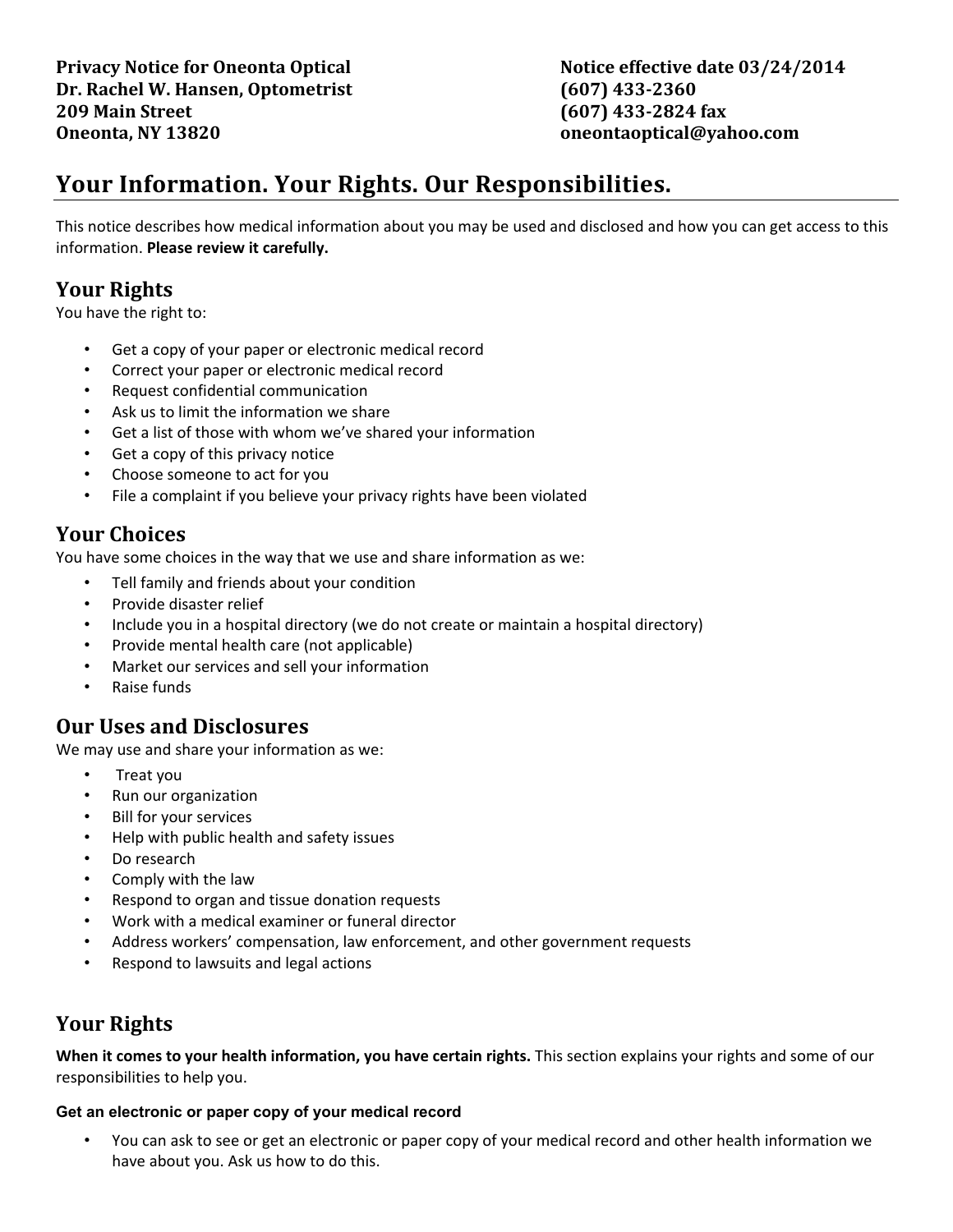• We will provide a copy or a summary of your health information, usually within 30 days of your request. We may charge a reasonable, cost-based fee.

## **Ask us to correct your medical record**

- You can ask us to correct health information about you that you think is incorrect or incomplete. Ask us how to do this.
- We may say "no" to your request, but we'll tell you why in writing within 60 days.

## **Request confidential communications**

- You can ask us to contact you in a specific way (for example, home or office phone) or to send mail to a different address.
- We will say "yes" to all reasonable requests.

## **Ask us to limit what we use or share**

- You can ask us not to use or share certain health information for treatment, payment, or our operations. We are not required to agree to your request, and we may say "no" if it would affect your care.
- If you pay for a service or health care item out-of-pocket in full, you can ask us not to share that information for the purpose of payment or our operations with your health insurer. We will say "yes" unless a law requires us to share that information.

## **Get a list of those with whom we've shared information**

- You can ask for a list (accounting) of the times we've shared your health information for six years prior to the date you ask, who we shared it with, and why.
- We will include all the disclosures except for those about treatment, payment, and health care operations, and certain other disclosures (such as any you asked us to make). We'll provide one accounting a year for free but will charge a reasonable, cost-based fee if you ask for another one within 12 months.

## **Get a copy of this privacy notice**

You can ask for a paper copy of this notice at any time, even if you have agreed to receive the notice electronically. We will provide you with a paper copy promptly.

## **Choose someone to act for you**

- If you have given someone medical power of attorney or if someone is your legal guardian, that person can exercise your rights and make choices about your health information.
- We will make sure the person has this authority and can act for you before we take any action.

## **File a complaint if you feel your rights are violated**

- You can complain if you feel we have violated your rights by contacting us using the information on page 1.
- You can file a complaint with the U.S. Department of Health and Human Services Office for Civil Rights by sending a letter to 200 Independence Avenue, S.W., Washington, D.C. 20201, calling 1-877-696-6775, or visiting **www.hhs.gov/ocr/privacy/hipaa/complaints/.**
- We will not retaliate against you for filing a complaint.

## **Your Choices**

**For certain health information, you can tell us your choices about what we share.** If you have a clear preference for how we share your information in the situations described below, talk to us. Tell us what you want us to do, and we will follow your instructions.

In these cases, you have both the right and choice to tell us to: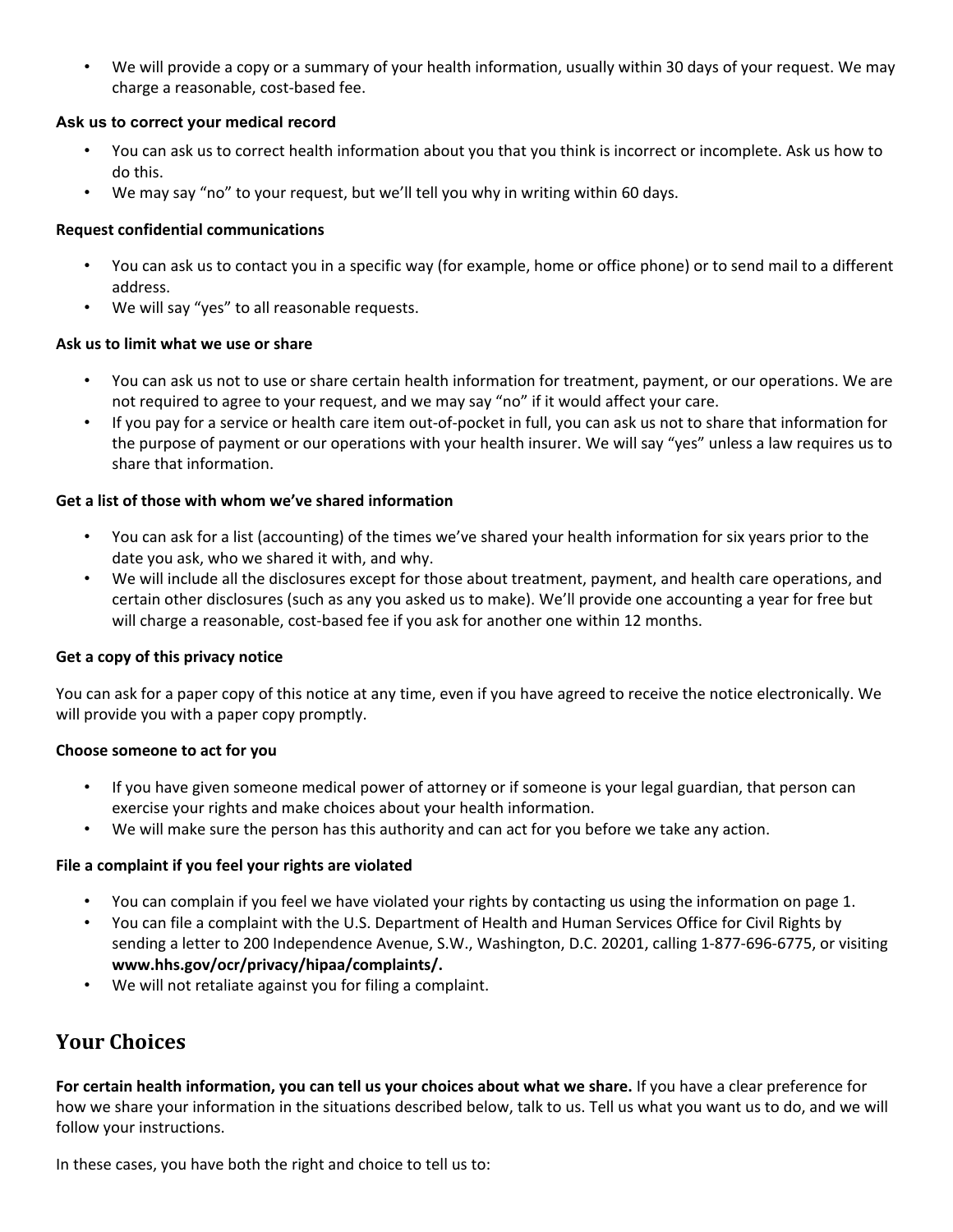- Share information with your family, close friends, or others involved in your care
- Share information in a disaster relief situation
- Include your information in a hospital directory (we do not create or manage a hospital directory)

*If you are not able to tell us your preference, for example if you are unconscious, we may go ahead and share your information if we believe it is in your best interest. We may also share your information when needed to lessen a serious and imminent threat to health or safety.*

In these cases we never share your information unless you give us written permission:

- Marketing purposes
- Sale of your information
- Most sharing of psychotherapy notes (psychotherapy notes are not created or maintained in this office)

In the case of fundraising:

• We may contact you for fundraising efforts, but you can tell us not to contact you again.

## **Our Uses and Disclosures**

## **How do we typically use or share your health information?**

We typically use or share your health information in the following ways.

### **Treat you**

We can use your health information and share it with other professionals who are treating you.

*Example: A doctor treating you for an injury asks another doctor about your overall health condition.*

#### **Run our organization**

We can use and share your health information to run our practice, improve your care, and contact you when necessary.

*Example: We use health information about you to manage your treatment and services.* 

#### **Bill for your services**

We can use and share your health information to bill and get payment from health plans or other entities.

*Example: We give information about you to your health insurance plan so it will pay for your services.* 

## **How else can we use or share your health information?**

We are allowed or required to share your information in other ways – usually in ways that contribute to the public good, such as public health and research. We have to meet many conditions in the law before we can share your information for these purposes. For more information see: [www.hhs.gov/ocr/privacy/hipaa/understanding/consumers/index.html](http://www.hhs.gov/ocr/privacy/hipaa/understanding/consumers/index.html)**.**

## **Help with public health and safety issues**

We can share health information about you for certain situations such as:

- Preventing disease
- Helping with product recalls
- Reporting adverse reactions to medications
- Reporting suspected abuse, neglect, or domestic violence
- Preventing or reducing a serious threat to anyone's health or safety